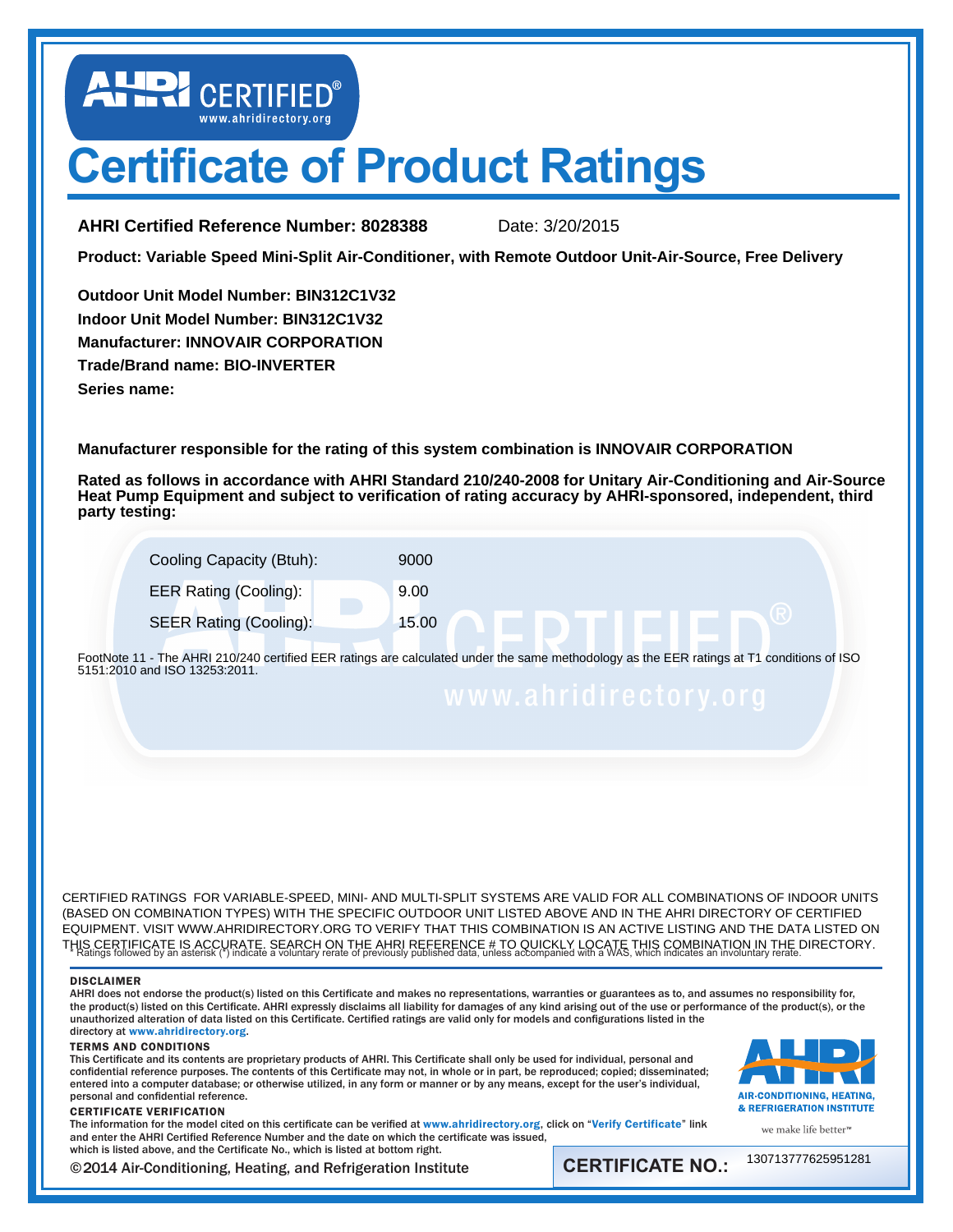LEP CERTIFIED®

# **Certificate of Product Ratings**

**AHRI Certified Reference Number: 8028389** Date: 3/20/2015

**Product: Variable Speed Mini-Split Air-Conditioner, with Remote Outdoor Unit-Air-Source, Free Delivery**

**Outdoor Unit Model Number: BIN414C1V32 Indoor Unit Model Number: BIN414C1V32 Manufacturer: INNOVAIR CORPORATION Trade/Brand name: BIO-INVERTER Series name:** 

**Manufacturer responsible for the rating of this system combination is INNOVAIR CORPORATION**

**Rated as follows in accordance with AHRI Standard 210/240-2008 for Unitary Air-Conditioning and Air-Source Heat Pump Equipment and subject to verification of rating accuracy by AHRI-sponsored, independent, third party testing:**

| Cooling Capacity (Btuh):      | 12000 |
|-------------------------------|-------|
| <b>EER Rating (Cooling):</b>  | 9.00  |
| <b>SEER Rating (Cooling):</b> | 15.00 |

FootNote 11 - The AHRI 210/240 certified EER ratings are calculated under the same methodology as the EER ratings at T1 conditions of ISO 5151:2010 and ISO 13253:2011.

† THIS CERTIFICATE IS ACCURATE. SEARCH ON THE AHRI REFERENCE # TO QUICKLY LOCATE THIS COMBINATION IN THE DIRECTORY.<br>\* Ratings followed by an asterisk (\*) indicate a voluntary rerate of previously published data, unless accom CERTIFIED RATINGS FOR VARIABLE-SPEED, MINI- AND MULTI-SPLIT SYSTEMS ARE VALID FOR ALL COMBINATIONS OF INDOOR UNITS (BASED ON COMBINATION TYPES) WITH THE SPECIFIC OUTDOOR UNIT LISTED ABOVE AND IN THE AHRI DIRECTORY OF CERTIFIED EQUIPMENT. VISIT WWW.AHRIDIRECTORY.ORG TO VERIFY THAT THIS COMBINATION IS AN ACTIVE LISTING AND THE DATA LISTED ON

#### DISCLAIMER

AHRI does not endorse the product(s) listed on this Certificate and makes no representations, warranties or guarantees as to, and assumes no responsibility for, the product(s) listed on this Certificate. AHRI expressly disclaims all liability for damages of any kind arising out of the use or performance of the product(s), or the unauthorized alteration of data listed on this Certificate. Certified ratings are valid only for models and configurations listed in the directory at <www.ahridirectory.org>.

#### TERMS AND CONDITIONS

This Certificate and its contents are proprietary products of AHRI. This Certificate shall only be used for individual, personal and confidential reference purposes. The contents of this Certificate may not, in whole or in part, be reproduced; copied; disseminated; entered into a computer database; or otherwise utilized, in any form or manner or by any means, except for the user's individual, personal and confidential reference.





The information for the model cited on this certificate can be verified at <www.ahridirectory.org>, click on "[Verify Certificate](http://www.ahridirectory.org/ahridirectory/pages/VerifyCertificate.aspx)" link and enter the AHRI Certified Reference Number and the date on which the certificate was issued, which is listed above, and the Certificate No., which is listed at bottom right.

©2014 Air-Conditioning, Heating, and Refrigeration Institute

**CERTIFICATE NO.:**

we make life better<sup>™</sup> 130713778335920934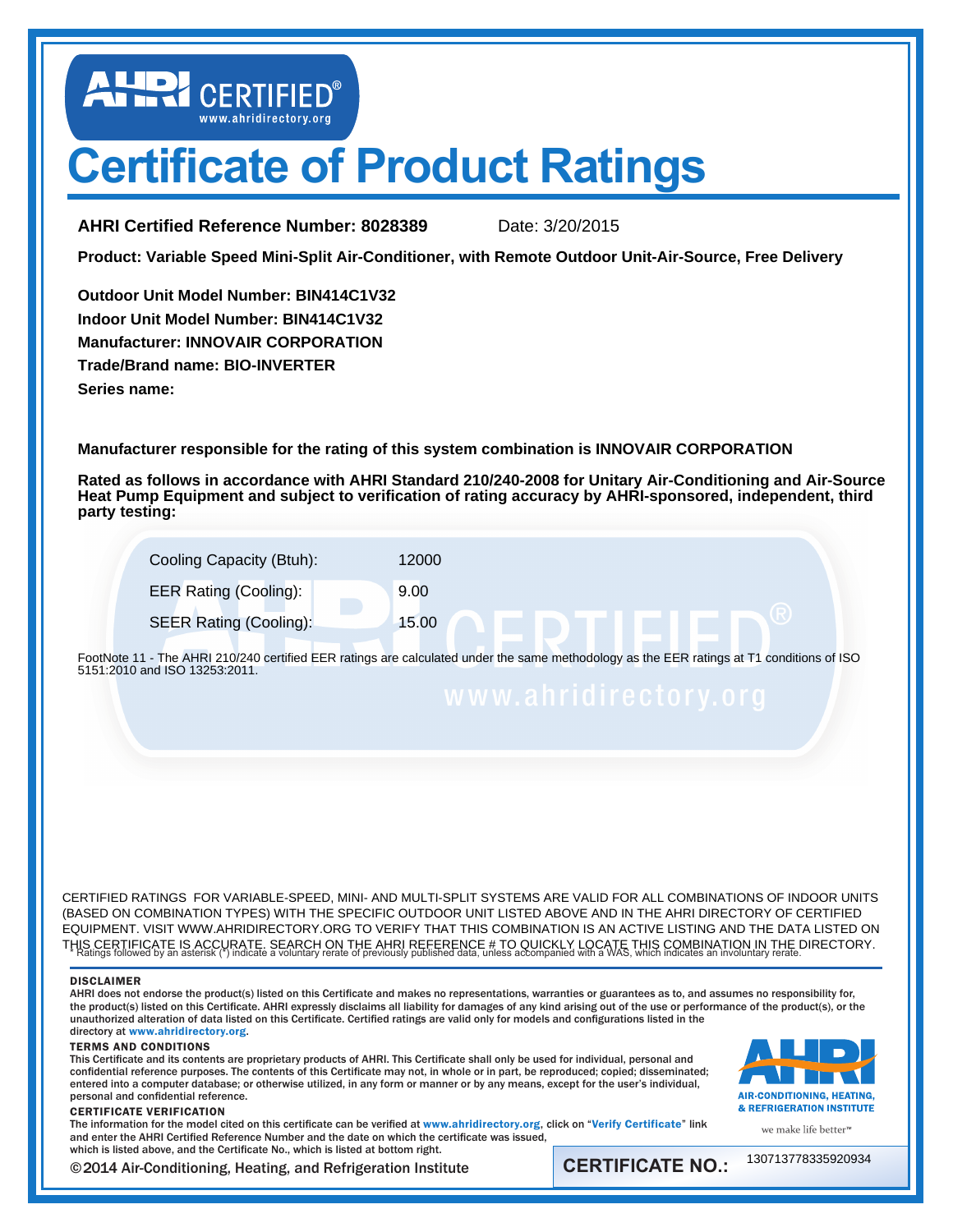LUD CERTIFIED

# **Certificate of Product Ratings**

**AHRI Certified Reference Number: 6087019** Date: 5/28/2013

**Product: Variable Speed Mini-Split Air-Conditioner, with Remote Outdoor Unit-Air-Source, Free Delivery**

**Outdoor Unit Model Number: BIN414C2V32 Indoor Unit Model Number: BIN414C2V32 Manufacturer: INNOVAIR CORPORATION Trade/Brand name: BIO-INVERTER**

**Manufacturer responsible for the rating of this system combination is INNOVAIR CORPORATION**

**Rated as follows in accordance with AHRI Standard 210/240-2008 for Unitary Air-Conditioning and Air-Source Heat Pump Equipment and subject to verification of rating accuracy by AHRI-sponsored, independent, third party testing:**

| Cooling Capacity (Btuh):      | 12000                                             |
|-------------------------------|---------------------------------------------------|
| <b>EER Rating (Cooling):</b>  | 9.00                                              |
| <b>SEER Rating (Cooling):</b> | 15.00                                             |
|                               | -----<br><b>SCHOOL</b><br>2012/05/07<br>TTV.<br>- |

\* Ratings followed by an asterisk (\*) indicate a voluntary rerate of previously published data, unless accompanied with a WAS, which indicates an involuntary rerate. CERTIFIED RATINGS FOR VARIABLE-SPEED, MINI- AND MULTI-SPLIT SYSTEMS ARE VALID FOR ALL COMBINATIONS OF INDOOR UNITS (BASED ON COMBINATION TYPES) WITH THE SPECIFIC OUTDOOR UNIT LISTED ABOVE AND IN THE AHRI DIRECTORY OF CERTIFIED EQUIPMENT. VISIT WWW.AHRIDIRECTORY.ORG TO VERIFY THAT THIS COMBINATION IS AN ACTIVE LISTING AND THE DATA LISTED ON THIS CERTIFICATE IS ACCURATE. SEARCH ON THE AHRI REFERENCE # TO QUICKLY LOCATE THIS COMBINATION IN THE DIRECTORY.

### **DISCLAIMER**

**AHRI does not endorse the product(s) listed on this Certificate and makes no representations, warranties or guarantees as to, and assumes no responsibility for, the product(s) listed on this Certificate. AHRI expressly disclaims all liability for damages of any kind arising out of the use or performance of the product(s), or the unauthorized alteration of data listed on this Certificate. Certified ratings are valid only for models and configurations listed in the directory at [www.ahridirectory.org.](www.ahridirectory.org)** 

### **TERMS AND CONDITIONS**

**This Certificate and its contents are proprietary products of AHRI. This Certificate shall only be used for individual, personal and confidential reference purposes. The contents of this Certificate may not, in whole or in part, be reproduced; copied; disseminated; entered into a computer database; or otherwise utilized, in any form or manner or by any means, except for the user's individual, personal and confidential reference.**

#### **CERTIFICATE VERIFICATION**

**The information for the model cited on this certificate can be verified at<www.ahridirectory.org>, click on "[Verify Certificate](http://www.ahridirectory.org/ahridirectory/pages/VerifyCertificate)" link and enter the AHRI Certified Reference Number and the date on which the certificate was issued, which is listed above, and the Certificate No., which is listed below.**



©2013 Air-Conditioning, Heating, and Refrigeration Institute

CERTIFICATE NO.: 130142278127538794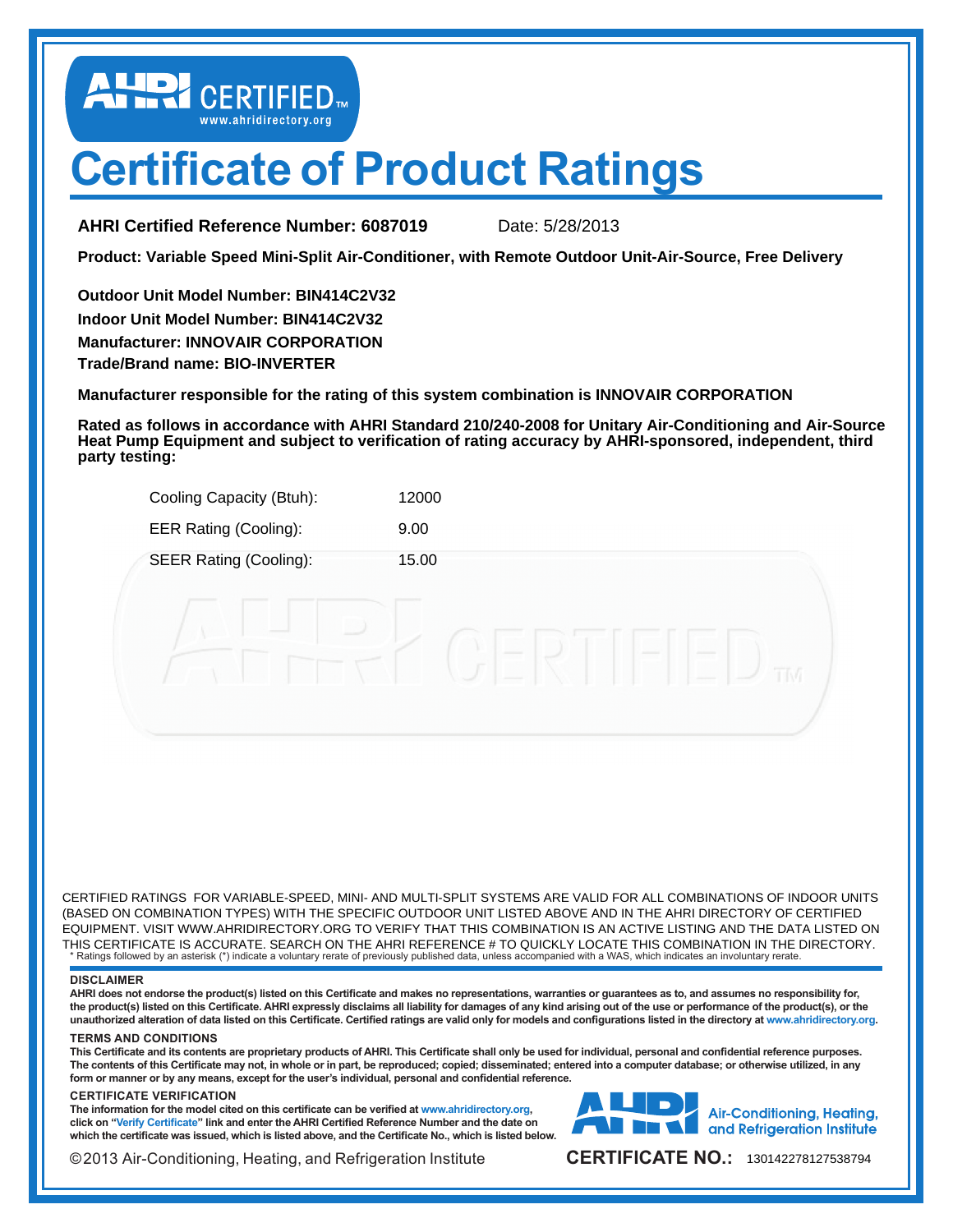LUD CERTIFIED

# **Certificate of Product Ratings**

**AHRI Certified Reference Number: 6087020** Date: 5/28/2013

**Product: Variable Speed Mini-Split Air-Conditioner, with Remote Outdoor Unit-Air-Source, Free Delivery**

**Outdoor Unit Model Number: BIN520C2V32 Indoor Unit Model Number: BIN520C2V32 Manufacturer: INNOVAIR CORPORATION Trade/Brand name: BIO-INVERTER**

**Manufacturer responsible for the rating of this system combination is INNOVAIR CORPORATION**

**Rated as follows in accordance with AHRI Standard 210/240-2008 for Unitary Air-Conditioning and Air-Source Heat Pump Equipment and subject to verification of rating accuracy by AHRI-sponsored, independent, third party testing:**

| Cooling Capacity (Btuh):      | 18000                                                |  |
|-------------------------------|------------------------------------------------------|--|
| <b>EER Rating (Cooling):</b>  | 9.00                                                 |  |
| <b>SEER Rating (Cooling):</b> | 15.00                                                |  |
|                               |                                                      |  |
|                               | -<br><b>SERVICE</b><br><b>SERVICE</b><br>TM<br>----- |  |
|                               |                                                      |  |

\* Ratings followed by an asterisk (\*) indicate a voluntary rerate of previously published data, unless accompanied with a WAS, which indicates an involuntary rerate. CERTIFIED RATINGS FOR VARIABLE-SPEED, MINI- AND MULTI-SPLIT SYSTEMS ARE VALID FOR ALL COMBINATIONS OF INDOOR UNITS (BASED ON COMBINATION TYPES) WITH THE SPECIFIC OUTDOOR UNIT LISTED ABOVE AND IN THE AHRI DIRECTORY OF CERTIFIED EQUIPMENT. VISIT WWW.AHRIDIRECTORY.ORG TO VERIFY THAT THIS COMBINATION IS AN ACTIVE LISTING AND THE DATA LISTED ON THIS CERTIFICATE IS ACCURATE. SEARCH ON THE AHRI REFERENCE # TO QUICKLY LOCATE THIS COMBINATION IN THE DIRECTORY.

#### **DISCLAIMER**

**AHRI does not endorse the product(s) listed on this Certificate and makes no representations, warranties or guarantees as to, and assumes no responsibility for, the product(s) listed on this Certificate. AHRI expressly disclaims all liability for damages of any kind arising out of the use or performance of the product(s), or the unauthorized alteration of data listed on this Certificate. Certified ratings are valid only for models and configurations listed in the directory at [www.ahridirectory.org.](www.ahridirectory.org)** 

### **TERMS AND CONDITIONS**

**This Certificate and its contents are proprietary products of AHRI. This Certificate shall only be used for individual, personal and confidential reference purposes. The contents of this Certificate may not, in whole or in part, be reproduced; copied; disseminated; entered into a computer database; or otherwise utilized, in any form or manner or by any means, except for the user's individual, personal and confidential reference.**

#### **CERTIFICATE VERIFICATION**

**The information for the model cited on this certificate can be verified at<www.ahridirectory.org>, click on "[Verify Certificate](http://www.ahridirectory.org/ahridirectory/pages/VerifyCertificate)" link and enter the AHRI Certified Reference Number and the date on which the certificate was issued, which is listed above, and the Certificate No., which is listed below.**



©2013 Air-Conditioning, Heating, and Refrigeration Institute

CERTIFICATE NO.: 130142279071156700